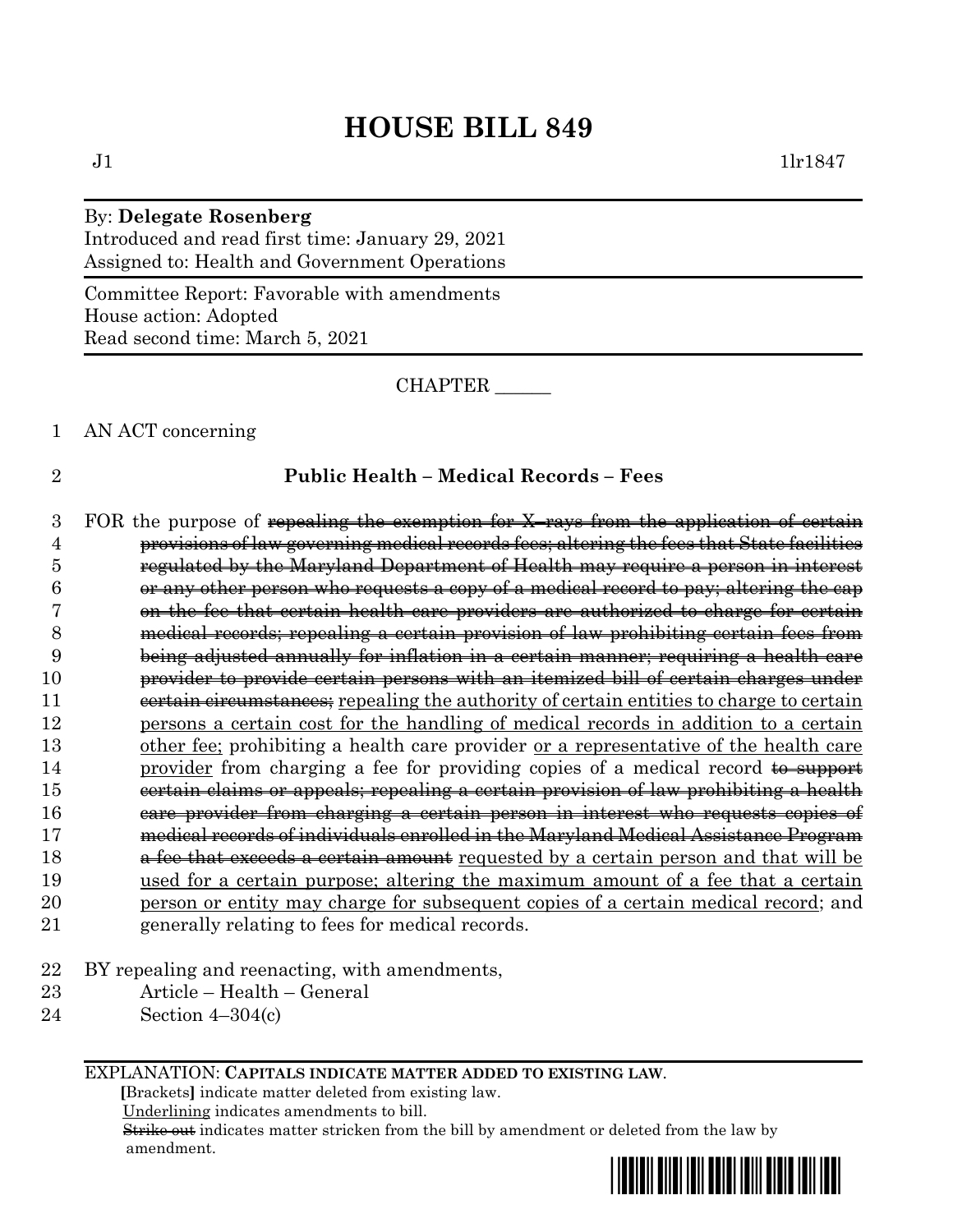| $\mathbf{1}$<br>$\overline{2}$                                 | Annotated Code of Maryland<br>(2019 Replacement Volume and 2020 Supplement)                                                                                                                                                                                                                                                                                                                                                                                                                        |
|----------------------------------------------------------------|----------------------------------------------------------------------------------------------------------------------------------------------------------------------------------------------------------------------------------------------------------------------------------------------------------------------------------------------------------------------------------------------------------------------------------------------------------------------------------------------------|
| $\boldsymbol{3}$<br>$\overline{4}$<br>$\overline{5}$<br>6<br>7 | BY repealing and reenacting, without amendments,<br>Article - Health - General<br>Section $4-304(d)$<br>Annotated Code of Maryland<br>(2019 Replacement Volume and 2020 Supplement)                                                                                                                                                                                                                                                                                                                |
| 8<br>9                                                         | SECTION 1. BE IT ENACTED BY THE GENERAL ASSEMBLY OF MARYLAND,<br>That the Laws of Maryland read as follows:                                                                                                                                                                                                                                                                                                                                                                                        |
| 10                                                             | Article - Health - General                                                                                                                                                                                                                                                                                                                                                                                                                                                                         |
| 11                                                             | $4 - 304.$                                                                                                                                                                                                                                                                                                                                                                                                                                                                                         |
| 12<br>13                                                       | $\{(i)\}$<br>In this subsection, "medical record" includes a copy of a medical<br>(1)<br>$\left( \mathrm{c}\right)$<br>bill that has been requested by an individual.                                                                                                                                                                                                                                                                                                                              |
| 14                                                             | The provisions of this subsection do not apply to $x$ -rays.<br>$\left\{ \text{(ii)} \right\}$                                                                                                                                                                                                                                                                                                                                                                                                     |
| $15\,$<br>16                                                   | A health care provider may require a person in interest or any other<br>(2)<br>authorized person who requests a copy of a medical record to pay for the cost of copying:                                                                                                                                                                                                                                                                                                                           |
| 17<br>18                                                       | For State facilities regulated by the Maryland Department of<br>(i)<br>Health, as provided in $\S$ 4-206 of the General Provisions Article; or                                                                                                                                                                                                                                                                                                                                                     |
| 19<br>20                                                       | For all other health care providers, a reasonable cost-based fee<br>(ii)<br>for providing the information requested AFEE AS PROVIDED IN THIS SUBSECTION.                                                                                                                                                                                                                                                                                                                                           |
| 21<br>22<br>23<br>24<br>$25\,$<br>26                           | <b>Except as provided in subparagraph</b> (iii) of this paragraph, for a<br><b>(3)</b><br>(i)<br>copy of a medical record requested by a person in interest or any other authorized person<br>under paragraph (2)(ii) of this subsection, a $\frac{1}{4}$ health care provider may charge a fee for<br>copying fand <sub>t</sub> mailing, PREPARING, AND HANDLING A MEDICAL RECORD not exceeding<br>[76] 50 cents for each page of the medical record ORAFLAT FEE OF \$5, WHICHEVER IS<br>GREATER. |
| $27\,$<br>28                                                   | In addition to the fee charged under subparagraph (i) of this<br>(ii)<br>paragraph, a hospital or a health care provider may charge.                                                                                                                                                                                                                                                                                                                                                               |
| 29<br>30<br>$31\,$<br>$32\,$                                   | Subject to the fee limitations that apply to persons in<br>1.<br>interest under 45 C.F.R. 164.524 and any guidance on those limitations issued by the U.S.<br>Department of Health and Human Services, a preparation fee not to exceed \$22.88 for<br>medical record retrieval and preparation; and                                                                                                                                                                                                |

**HOUSE BILL 849**

2. The**] THE** actual cost for postage **[**and handling**]** of the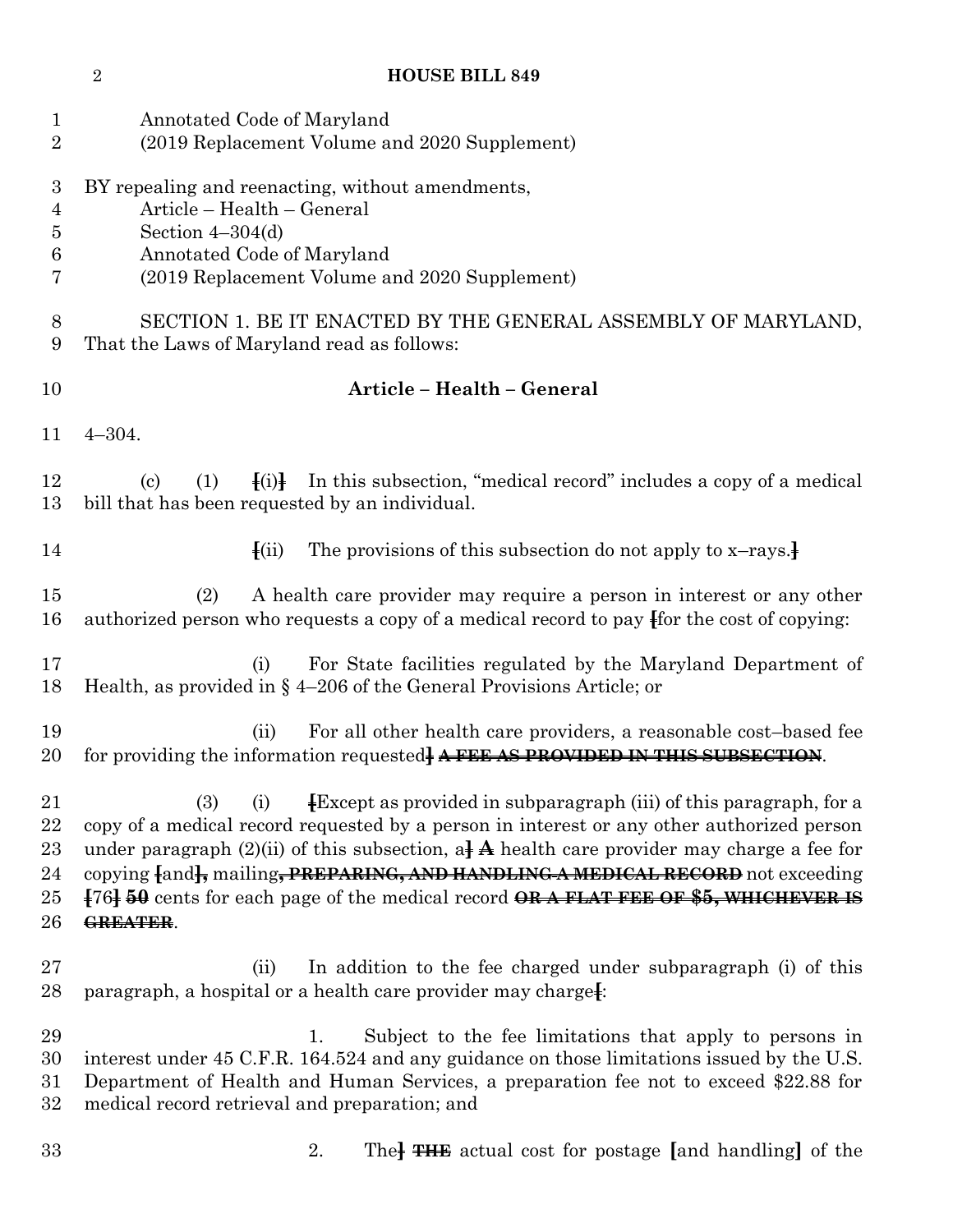medical record.

 **[**(iii) Subject to the fee limitations that apply to persons in interest under 45 C.F.R. 164.524 and any guidance on those limitations issued by the U.S. Department of Health and Human Services, a hospital or a health care provider that uses or maintains the requested medical records in an electronic format may charge for an electronic copy of a medical record in an electronic format requested by a person in interest or any other authorized person:

8 1. A preparation fee not to exceed \$22.88 for electronic format medical records retrieval and preparation;

 2. A per–page fee of 75% of the per–page fee charged by a health care provider under subparagraph (i) of this paragraph that may not exceed \$80; and

 3. The actual cost for postage and handling of the electronic format medical records.**]**

 (4) **[**(i) Except as provided in subparagraph (ii) of this paragraph, the**] THE** fees charged under paragraph (3) of this subsection may be adjusted annually for inflation in accordance with the Consumer Price Index.

 **[**(ii) The preparation fee charged for medical record retrieval and preparation under paragraph (3)(ii)1 of this subsection and for retrieval and preparation of a medical record in an electronic format under paragraph (3)(iii)1 of this subsection may not be adjusted annually for inflation in accordance with the Consumer Price Index.**]**

 **(5) IF A FEE IS CHARGED UNDER THIS SUBSECTION, THE HEALTH CARE PROVIDER SHALL PROVIDE THE PERSON IN INTEREST OR THE AUTHORIZED PERSON WITH AN ITEMIZED BILL OF THE CHARGES ASSESSED FOR THE COPIED MEDICAL RECORDS.**

 **(6) A HEALTH CARE PROVIDER OR A REPRESENTATIVE OF THE HEALTH CARE PROVIDER MAY NOT CHARGE A FEE FOR PROVIDING COPIES OF A MEDICAL RECORD TO SUPPORT A CLAIM OR APPEAL UNDER ANY PROVISION OF THE SOCIAL SECURITY ACT OR UNDER ANY STATE NEEDS–BASED BENEFIT OR PROGRAM:**

- **(I) REQUESTED BY: 1. THE PATIENT;**
- **2. THE PATIENT'S PERSONAL REPRESENTATIVE; OR**